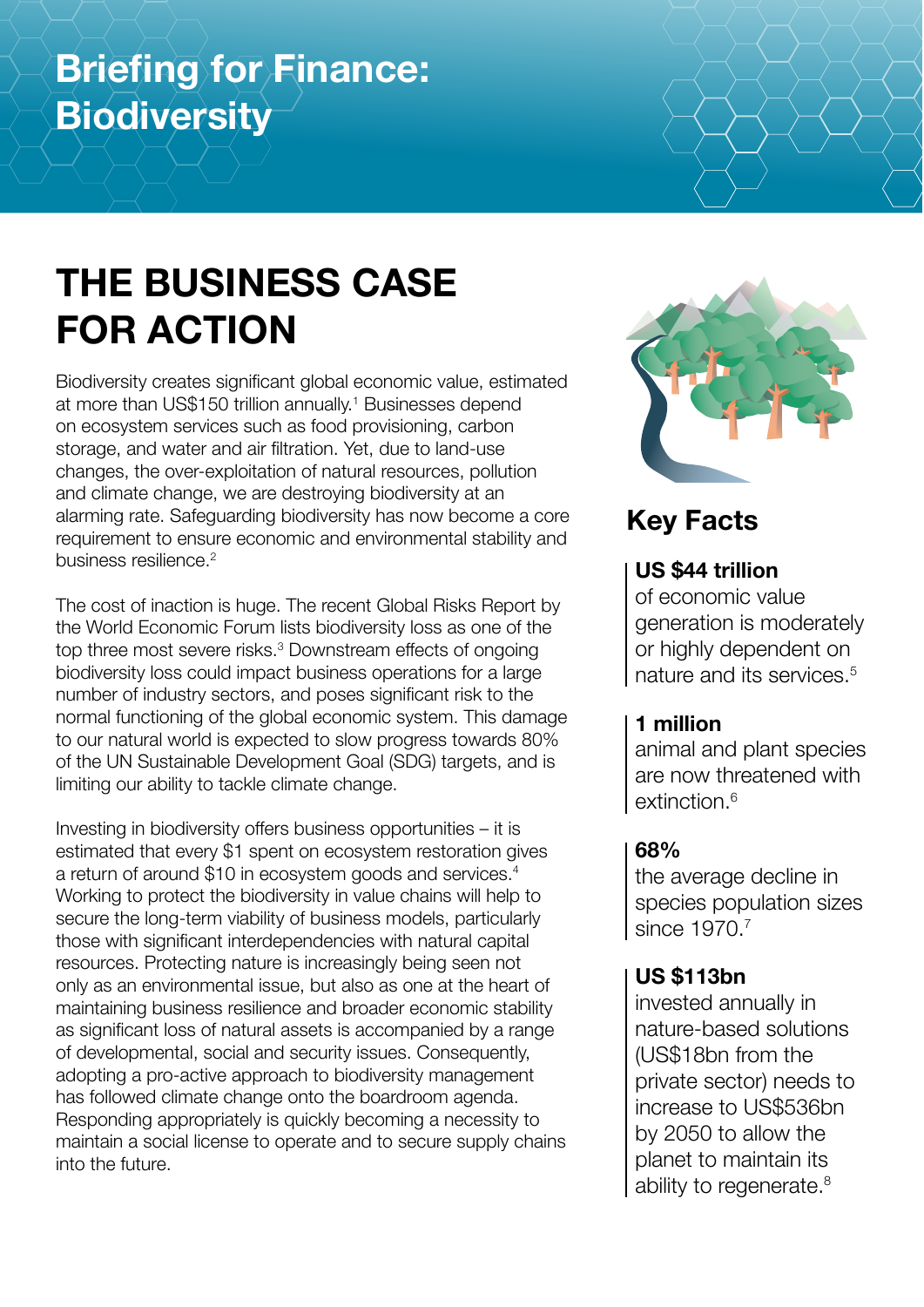# **How do businesses and biodiversity impact each other?**

Businesses and financial organizations impact nature both directly, through their own operations, or indirectly, through the value chain and investment decisions. Direct impacts stem primarily from land use and waste generation and often occur at the same time and in the same place as business activities.

Indirect impacts result from the actions of others and are usually the hardest to identify, predict, manage and control. Organizations with business operations that routinely involve the use of, or interface with, natural assets, such as those in the primary sector, will typically have a high natural capital management risk and opportunity profile. However, even organizations with operations relatively remote from dependency on, or consumption of, environmental resources need to examine their exposure to direct and indirect impacts of biodiversity loss including exacerbating effects on climate change risk.

Extractives, energy, agribusiness, food, real estate and construction, and fashion and textiles are among the industries that have highest risk exposure for potential impacts, and are also the most vulnerable to ecological destruction. Analysis of environmental impacts associated with the apparel supply chain shows direct linkage to soil degradation, conversion of natural ecosystems, and waterway pollution.<sup>9</sup>



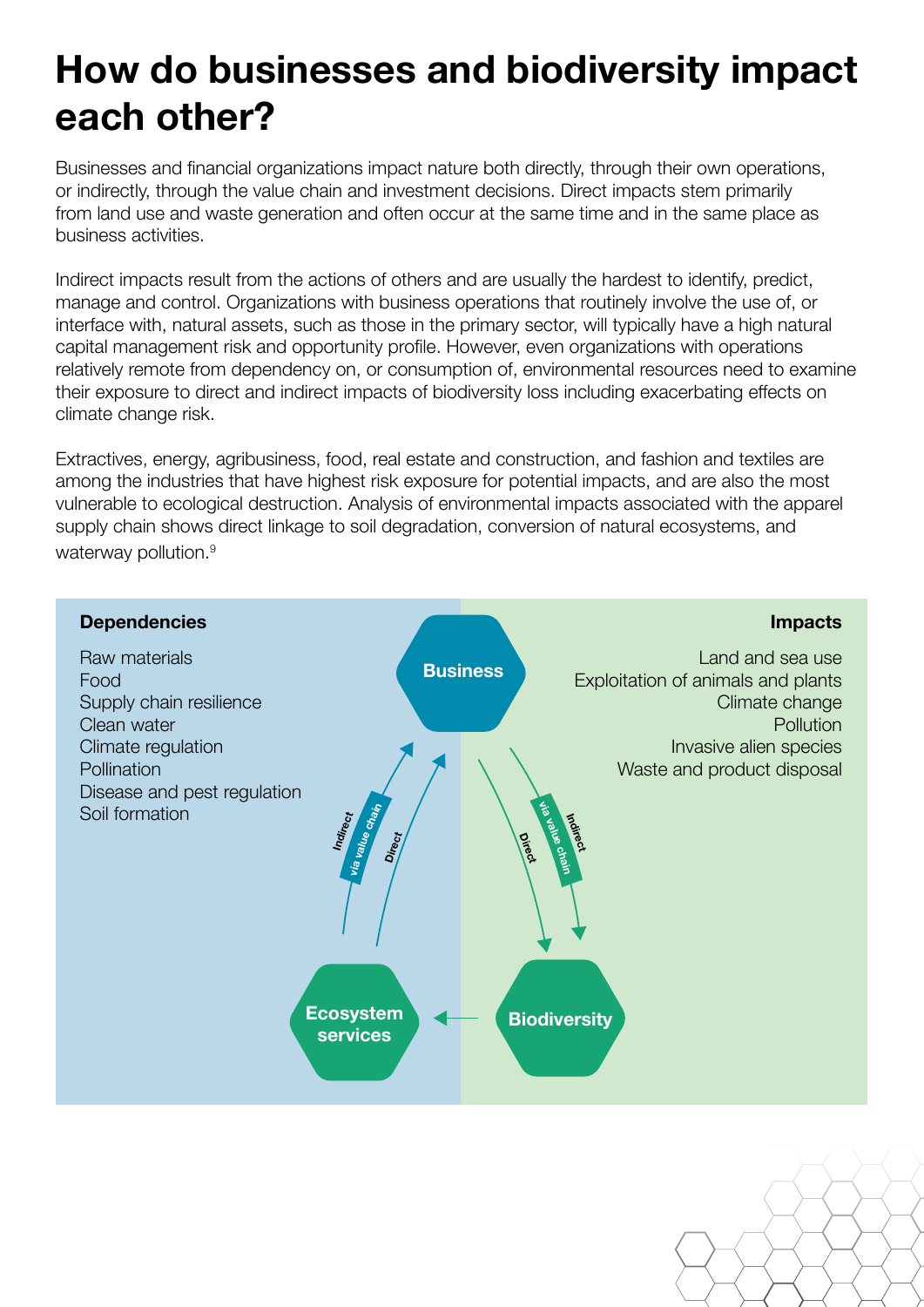# **What are the risks to business?**

Biodiversity loss has tangible costs and impacts to business. However, it is often hidden or incorrectly priced in supply chains, obscuring the link between nature loss and the bottom line. Risks your organization may face include:



# **Physical risk**

Biodiversity loss can disrupt ecosystems and increase natural hazards and may lead to supply chain disruption, increased input costs, reduced quality goods, asset impairments or gaps in trading.10



## **Regulatory and legal risk**

Damage to local ecosystems may lead to litigation or restrictions on land use, reduced access to raw materials, supply chain disruption and loss of license to operate.



## **Market risk**

Consumer preference is changing as awareness increases. Customers and investors are demanding action. Failure to respond may lead to reduced revenues, the breakdown of long-term commercial relationships or increased cost of materials. Companies at the forefront of this shift stand to benefit.



## **Reputational risk**

Negative press coverage or divestment may lead to reduced revenue, reduced **4** access to capital or loss of social license to operate.



## **Transition risk**

As new standards and policy changes arise, there are increasing demands on businesses. Businesses that do not adapt to the societal and economic shifts will be exposed to additional costs and risks, including those listed above.

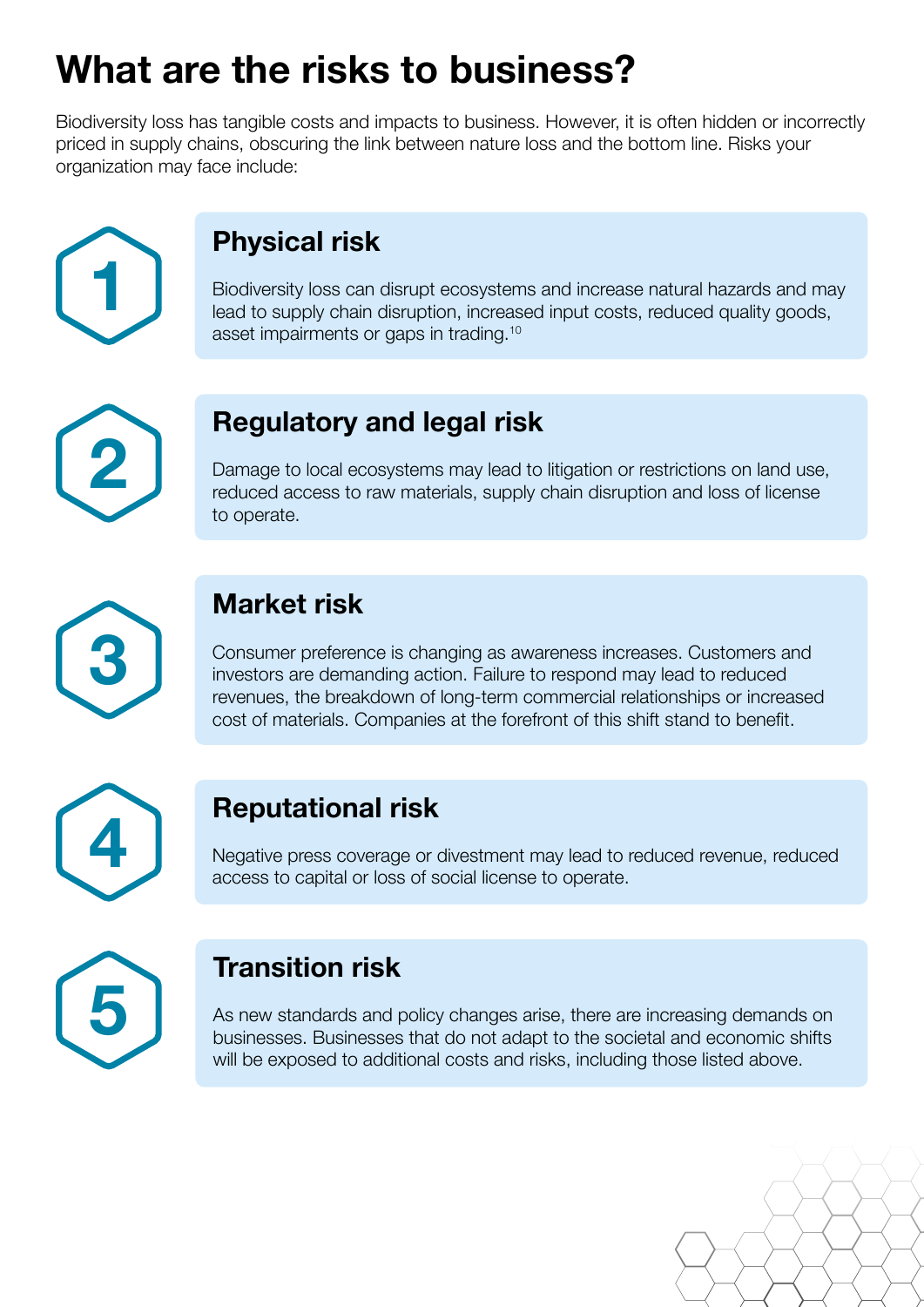# **What are the opportunities for business?**

There are significant business opportunities for those committed to maintaining and restoring natural ecosystems.

#### **Nature-based solutions**

The World Economic Forum identified a series of nature-positive solutions, with annual business opportunities worth \$10 trillion that could create 395 million jobs by 2030.11

#### **Reputation**

Businesses that adopt corporate level biodiversity goals, such as Science Based Targets for Nature<sup>12</sup>, can use these to drive change internally and demonstrate to stakeholders a firm commitment to reduce biodiversity loss, with associated reputational benefits and access to capital.

#### **Increased Efficiency**

By understanding biodiversity across your project life cycle and value chain, and looking ahead to the opportunities generated through the prioritization of nature, businesses will benefit from increased efficiency, new markets, cost savings, brand enhancement and increased market share.

## **Key concepts**

#### **Nature**

The natural world, with an emphasis on the diversity of living organisms (including people) and their interactions among themselves and with their environment.13

### **Natural capital**

Natural capital is the world's stock of renewable and non-renewable natural resources on Earth (eg plants, animals, air, water, soils, minerals) that combine to yield a flow of benefits or "services" to people. The value of natural capital can be estimated using a process known as natural capital accounting which measures the assets and services which nature holds and provides.<sup>14</sup>

### **Biodiversity**

Biodiversity is the measure of the variety of living life on Earth. A high level of biodiversity boosts the productivity of ecosystems and therefore increases natural capital. Importantly, it also increases the resilience of an ecosystem to climate change.15

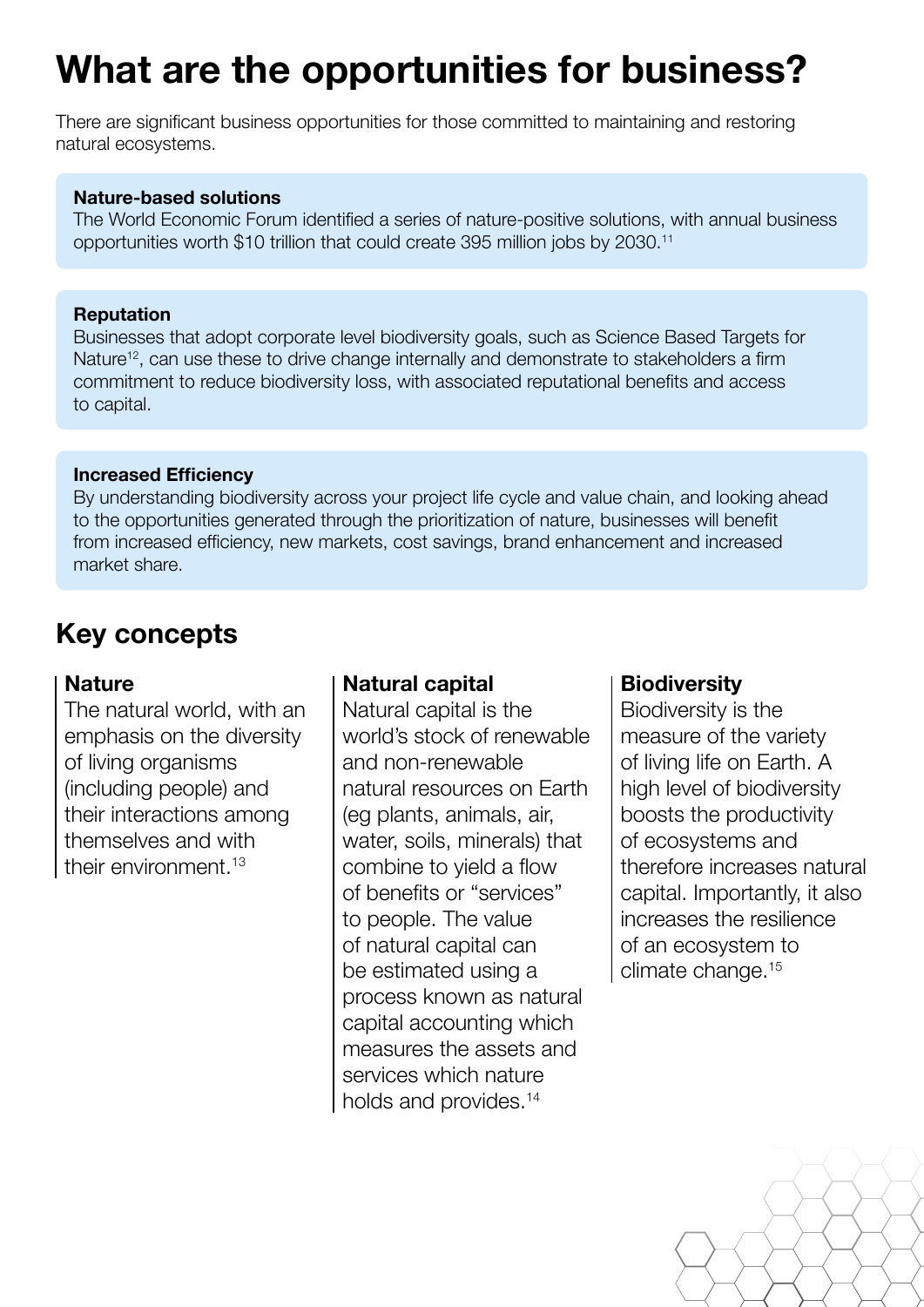# **What actions can finance take?**

Solutions to the issue of nature loss are complex, but there are steps you can take now to understand the relationship your business has with biodiversity. In doing so, you can reduce potential negative impacts, and identify mitigation and adaptation opportunities that could significantly improve your business resilience as well as improve scope to create positive impact, to increase the health of the natural capital with which your business or value chain interfaces.

- 1. Engage with your sustainability team to develop an in-depth understanding of how your organization and your value chain may negatively impact biodiversity.
- 2. Assess how your organization might enhance biodiversity through the application of mitigation and adaptation strategies that enhance long-term business sustainability.
- 3. Develop an in-depth understanding of the risk dynamics of biodiversity loss for your organization and your value chain.
- 4. Develop a view of the organization's associated value at risk as the basis for setting a risk appetite policy. Consider an appropriate risk management approach to achieve reduced probability of occurrence and/or risk impact.
- 5. Develop the capability of management information systems to collect and compile relevant data for monitoring those risks and impacts for the organization, and across the value chain.
- 6. Set goals and targets and then develop an appropriate performance measurement approach, including metrics to enable ongoing measurement and monitoring of the organization's performance. Determine how these metrics and supporting information can be used to inform all key business decision making processes at strategic and operational levels.
- 7. Ensure appropriate internal governance processes are in place to embed biodiversity considerations into relevant organizational policy and to guide decision making across the organization – operations, procurement, research and development, commercial finance and investments, capital budgeting and expenditure evaluation, risk and compliance and stakeholder relations.
- 8. Develop an approach to reporting. The Taskforce on Nature-related Financial Disclosures (TNFD) is developing a framework for organizations to report and act on evolving naturerelated risks, building on the success of the Task Force on Climate-related Financial Disclosures (TCFD).